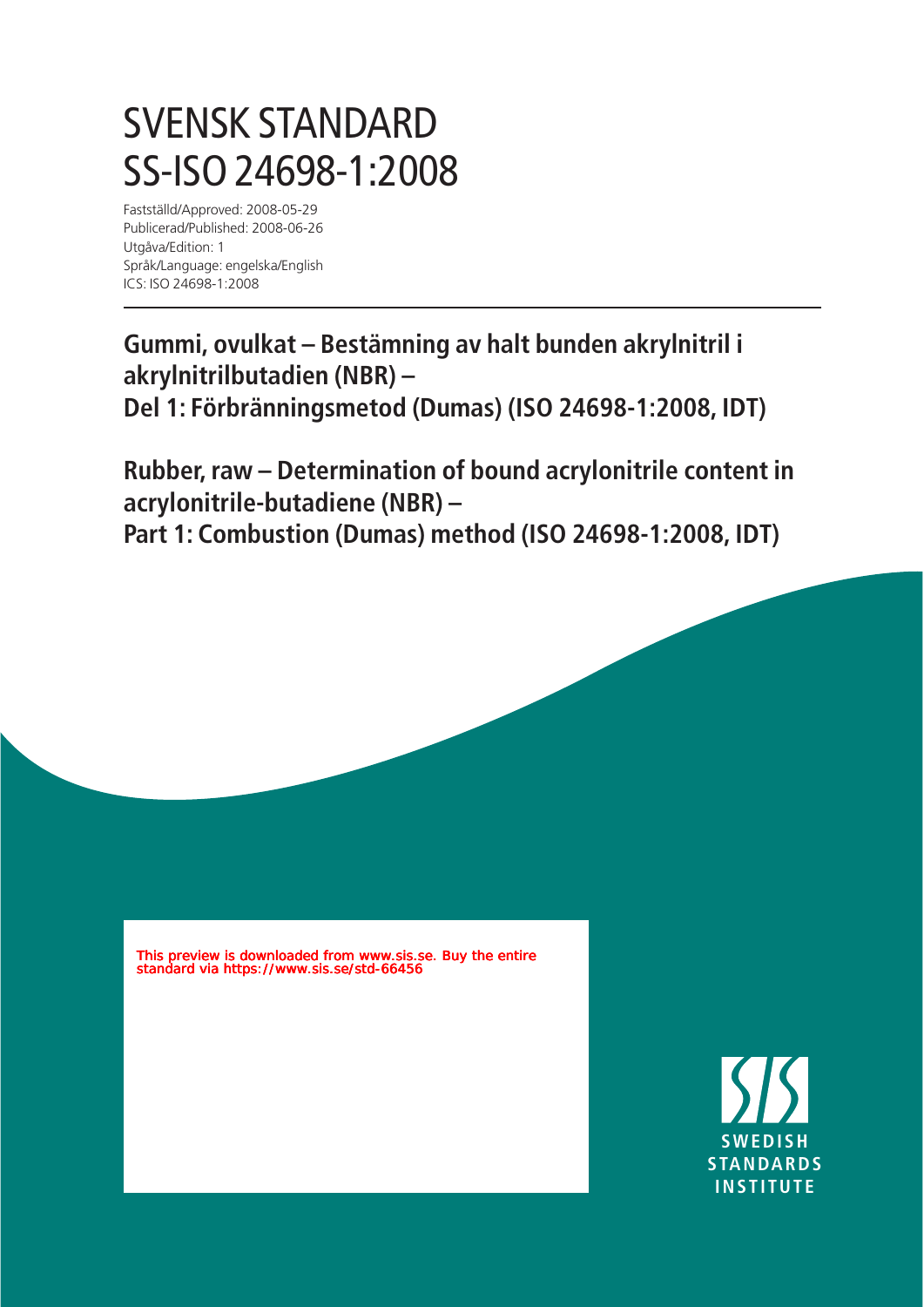## Hitta rätt produkt och ett leveranssätt som passar dig

## **Standarder**

Genom att följa gällande standard både effektiviserar och säkrar du ditt arbete. Många standarder ingår dessutom ofta i paket.

## **Tjänster**

Abonnemang är tjänsten där vi uppdaterar dig med aktuella standarder när förändringar sker på dem du valt att abonnera på. På så sätt är du säker på att du alltid arbetar efter rätt utgåva.

e-nav är vår online-tjänst som ger dig och dina kollegor tillgång till standarder ni valt att abonnera på dygnet runt. Med e-nav kan samma standard användas av flera personer samtidigt.

## **Leveranssätt**

Du väljer hur du vill ha dina standarder levererade. Vi kan erbjuda dig dem på papper och som pdf.

## **Andra produkter**

Vi har böcker som underlättar arbetet att följa en standard. Med våra böcker får du ökad förståelse för hur standarder ska följas och vilka fördelar den ger dig i ditt arbete. Vi tar fram många egna publikationer och fungerar även som återförsäljare. Det gör att du hos oss kan hitta över 500 unika titlar. Vi har även tekniska rapporter, specifikationer och "workshop agreement". Matriser är en översikt på standarder och handböcker som bör läsas tillsammans. De finns på sis.se och ger dig en bra bild över hur olika produkter hör ihop.

## **Standardiseringsprojekt**

Du kan påverka innehållet i framtida standarder genom att delta i någon av SIS ca 400 Tekniska Kommittéer.

# Find the right product and the type of delivery that suits you

### **Standards**

By complying with current standards, you can make your work more efficient and ensure reliability. Also, several of the standards are often supplied in packages.

### **Services**

Subscription is the service that keeps you up to date with current standards when changes occur in the ones you have chosen to subscribe to. This ensures that you are always working with the right edition.

e-nav is our online service that gives you and your colleagues access to the standards you subscribe to 24 hours a day. With e-nav, the same standards can be used by several people at once.

### **Type of delivery**

You choose how you want your standards delivered. We can supply them both on paper and as PDF files.

### **Other products**

We have books that facilitate standards compliance. They make it easier to understand how compliance works and how this benefits you in your operation. We produce many publications of our own, and also act as retailers. This means that we have more than 500 unique titles for you to choose from. We also have technical reports, specifications and workshop agreements. Matrices, listed at sis.se, provide an overview of which publications belong together.

### **Standardisation project**

You can influence the content of future standards by taking part in one or other of SIS's 400 or so Technical Committees.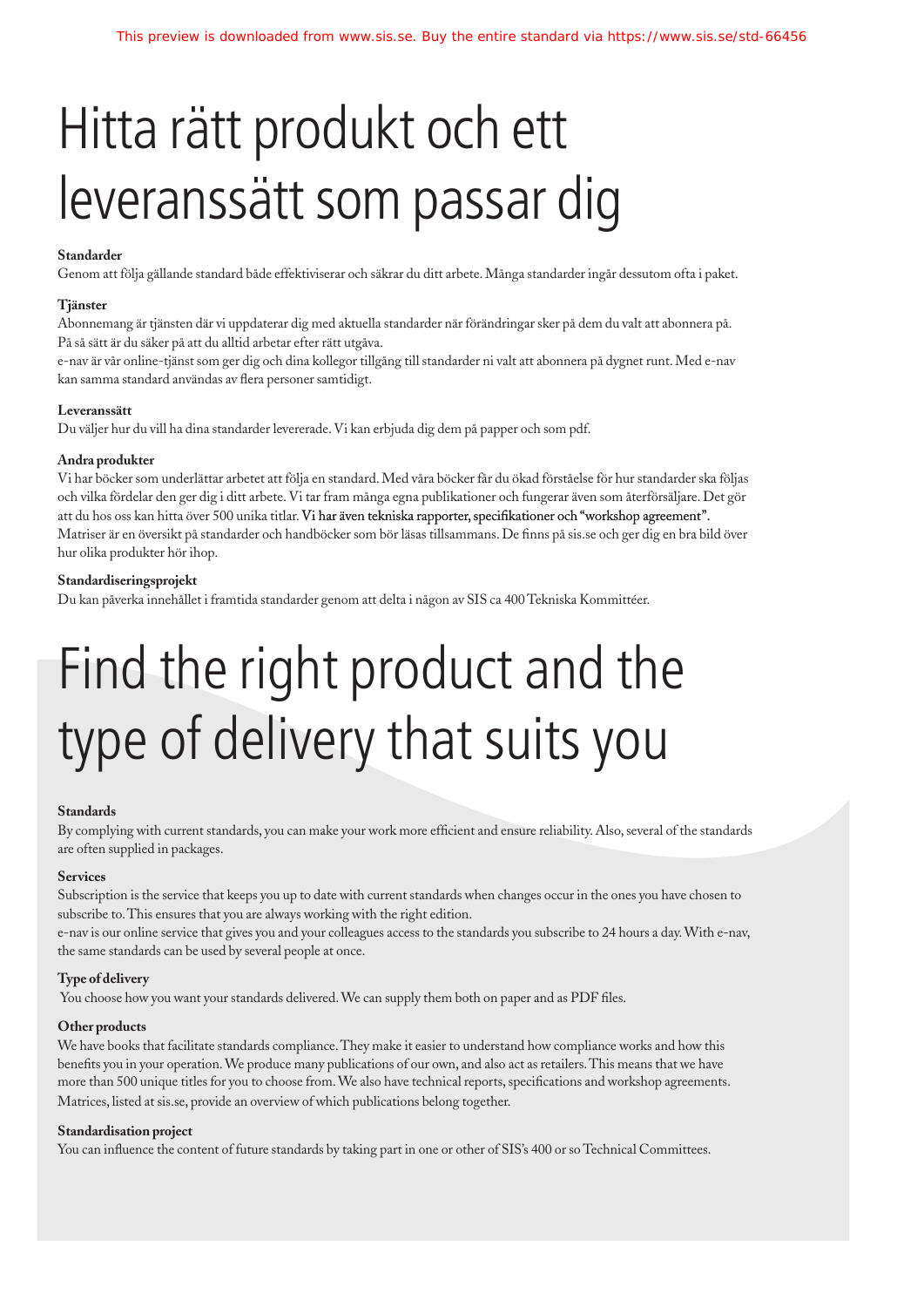Den internationella standarden ISO 24698-1:2008 gäller som svensk standard. Detta dokument innehåller den officiella engelska versionen av ISO 24698-1:2008.

The International Standard ISO 24698-1:2008 has the status of a Swedish Standard. This document contains the official English version of ISO 24698-1:2008.

av denna produkt regleras av slutanvändarlicensen som återfinns i denna produkt, se standardens sista sidor.

<sup>©</sup> Copyright/Upphovsrätten till denna produkt tillhör SIS, Swedish Standards Institute, Stockholm, Sverige. Användningen<br>av denna produkt regleras av slutanvändarlicensen som återfinns i denna produkt, se standardens sis

Upplysningar om sakinnehållet i standarden lämnas av SIS, Swedish Standards Institute, telefon 08-555 520 00. Standarder kan beställas hos SIS Förlag AB som även lämnar allmänna upplysningar om svensk och utländsk standard.

Information about the content of the standard is available from the Swedish Standards Institute (SIS), tel +46 8 555 520 00. Standards may be ordered from SIS Förlag AB, who can also provide general information about Swedish and foreign standards.

SIS Förlag AB, SE 118 80 Stockholm, Sweden. Tel: +46 8 555 523 10. Fax: +46 8 555 523 11. E-mail: sis.sales@sis.se Internet: www.sis.se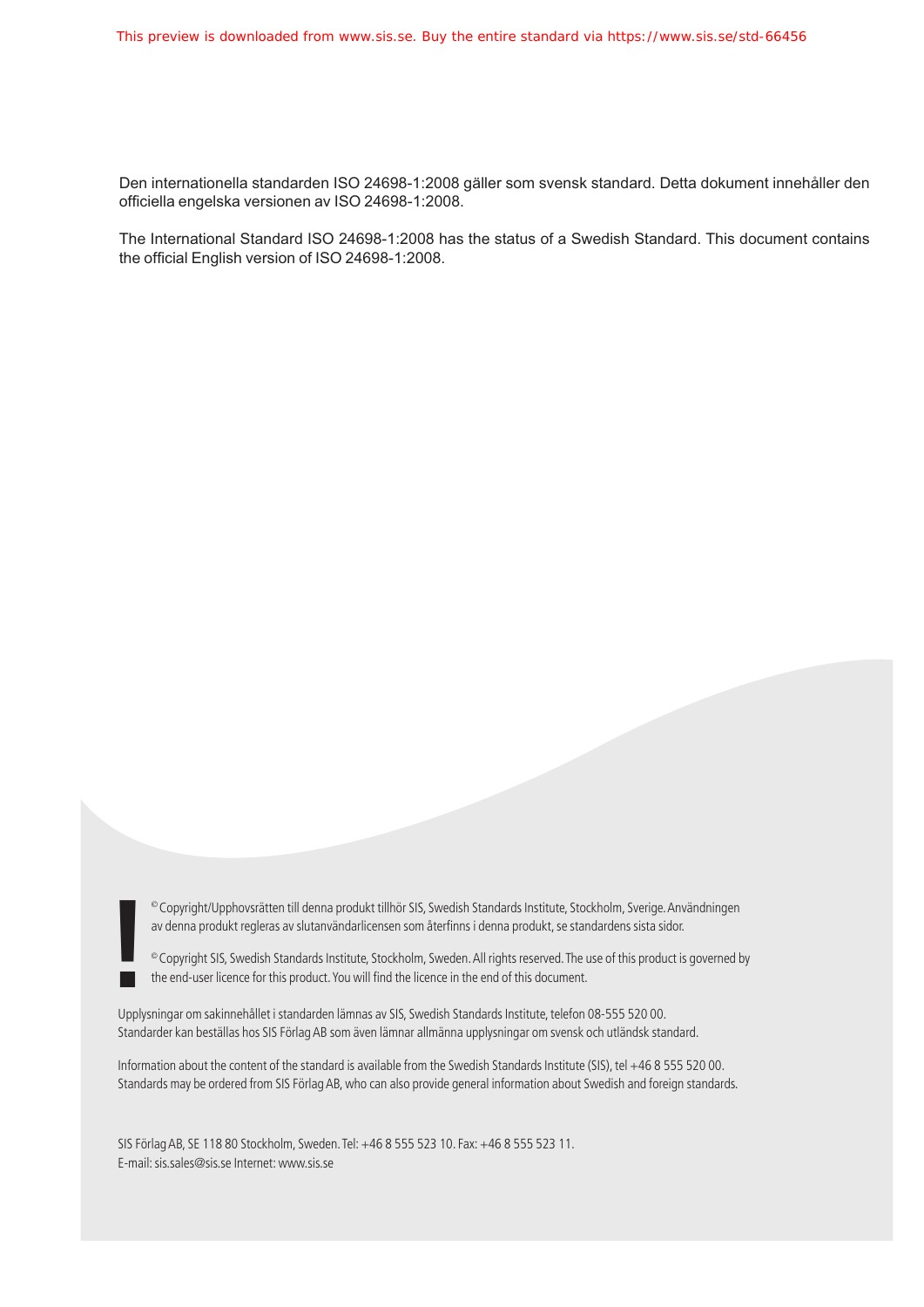This preview is downloaded from www.sis.se. Buy the entire standard via https://www.sis.se/std-66456 SS-ISO 24698-1:2008 (E)

## **Contents**

## Page

| $\mathbf 1$    |                                                                                                |  |
|----------------|------------------------------------------------------------------------------------------------|--|
| $\overline{2}$ |                                                                                                |  |
| 3              |                                                                                                |  |
| 4              |                                                                                                |  |
| 5              |                                                                                                |  |
| 6              |                                                                                                |  |
| $\overline{7}$ |                                                                                                |  |
| 8              |                                                                                                |  |
| 9              |                                                                                                |  |
| 10             |                                                                                                |  |
|                | Annex A (informative) Examples of automatic analysers based on the Dumas combustion method . 5 |  |
|                |                                                                                                |  |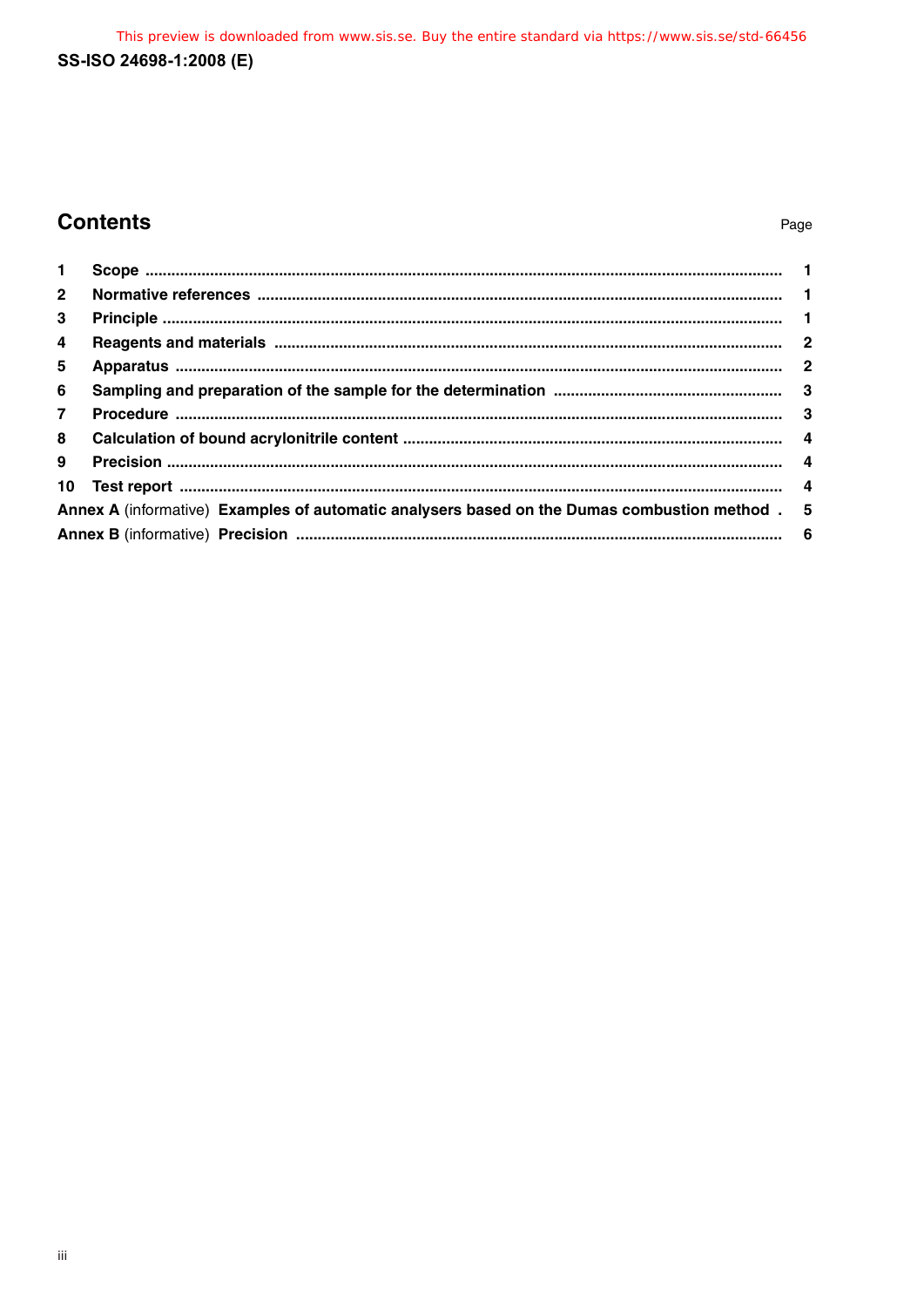## **Foreword**

ISO (the International Organization for Standardization) is a worldwide federation of national standards bodies (ISO member bodies). The work of preparing International Standards is normally carried out through ISO technical committees. Each member body interested in a subject for which a technical committee has been established has the right to be represented on that committee. International organizations, governmental and non-governmental, in liaison with ISO, also take part in the work. ISO collaborates closely with the International Electrotechnical Commission (IEC) on all matters of electrotechnical standardization.

International Standards are drafted in accordance with the rules given in the ISO/IEC Directives, Part 2.

The main task of technical committees is to prepare International Standards. Draft International Standards adopted by the technical committees are circulated to the member bodies for voting. Publication as an International Standard requires approval by at least 75 % of the member bodies casting a vote.

Attention is drawn to the possibility that some of the elements of this document may be the subject of patent rights. ISO shall not be held responsible for identifying any or all such patent rights.

ISO 24698-1 was prepared by Technical Committee ISO/TC 45, Rubber and rubber products, Subcommittee SC 2, Testing and analysis.

ISO 24698 consists of the following parts, under the general title Rubber, raw — Determination of bound acrylonitrile content in acrylonitrile-butadiene rubber (NBR):

- Part 1: Combustion (Dumas) method
- Part 2: Kjeldahl method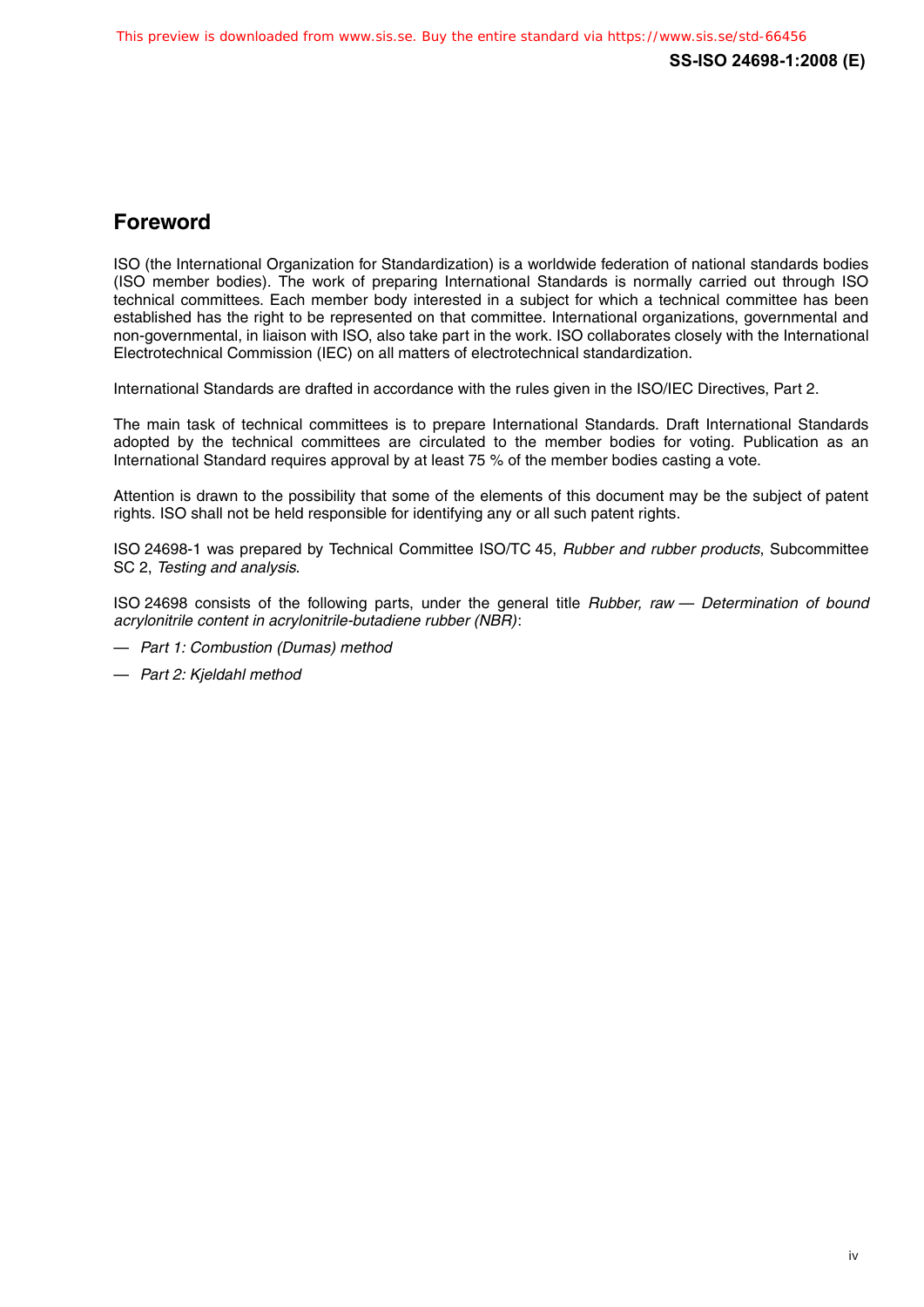This preview is downloaded from www.sis.se. Buy the entire standard via https://www.sis.se/std-66456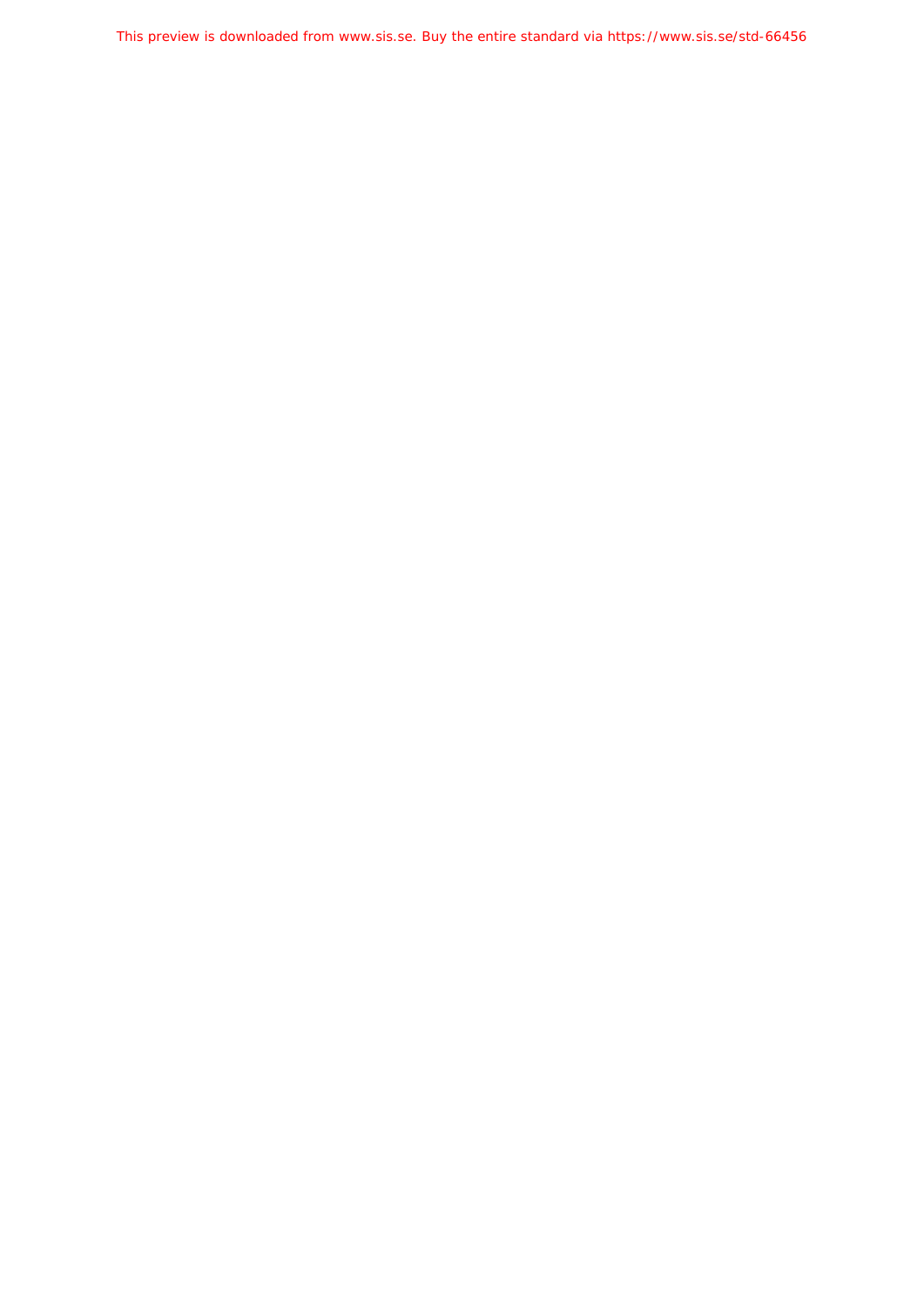## **Rubber, raw — Determination of bound acrylonitrile content in acrylonitrile-butadiene rubber (NBR) —**

## Part 1: **Combustion (Dumas) method**

**WARNING — Persons using this part of ISO 24698 should be familiar with normal laboratory practice. This part of ISO 24698 does not purport to address all of the safety problems, if any, associated with its use. It is the responsibility of the user to establish appropriate safety and health practices and to ensure compliance with any national regulatory conditions.**

**CAUTION — Certain procedures specified in this part of ISO 24698 may involve the use or generation of substances, or the generation of waste, that could constitute a local environmental hazard. Reference should be made to appropriate documentation on safe handling and disposal after use.**

## **1 Scope**

This part of ISO 24698 specifies a method for the determination of the bound acrylonitrile content in NBR by an automatic analyser which uses a combustion process. The method is also applicable to NBR latex.

NOTE Parts 1 and 2 of this International Standard may not necessarily give the same result for any given rubber sample.

## **2 Normative references**

The following referenced documents are indispensable for the application of this document. For dated references, only the edition cited applies. For undated references, the latest edition of the referenced document (including any amendments) applies.

ISO 123, Rubber latex — Sampling

ISO 1407:1992, Rubber — Determination of solvent extract

ISO 1795, Rubber, raw natural and raw synthetic — Sampling and further preparative procedures

## **3 Principle**

The nitrogen in a sample of raw rubber is converted into oxides of nitrogen in an atmosphere of high-purity oxygen in the combustion unit of the analyser. The oxides of nitrogen are then converted into elemental nitrogen by a catalyst in the reduction unit. The carbon dioxide and water vapour produced are removed by absorption or another means of separation. Finally, the resultant gas is passed, with a carrier gas, into a thermal conductivity detector (TCD) to determine the nitrogen content.